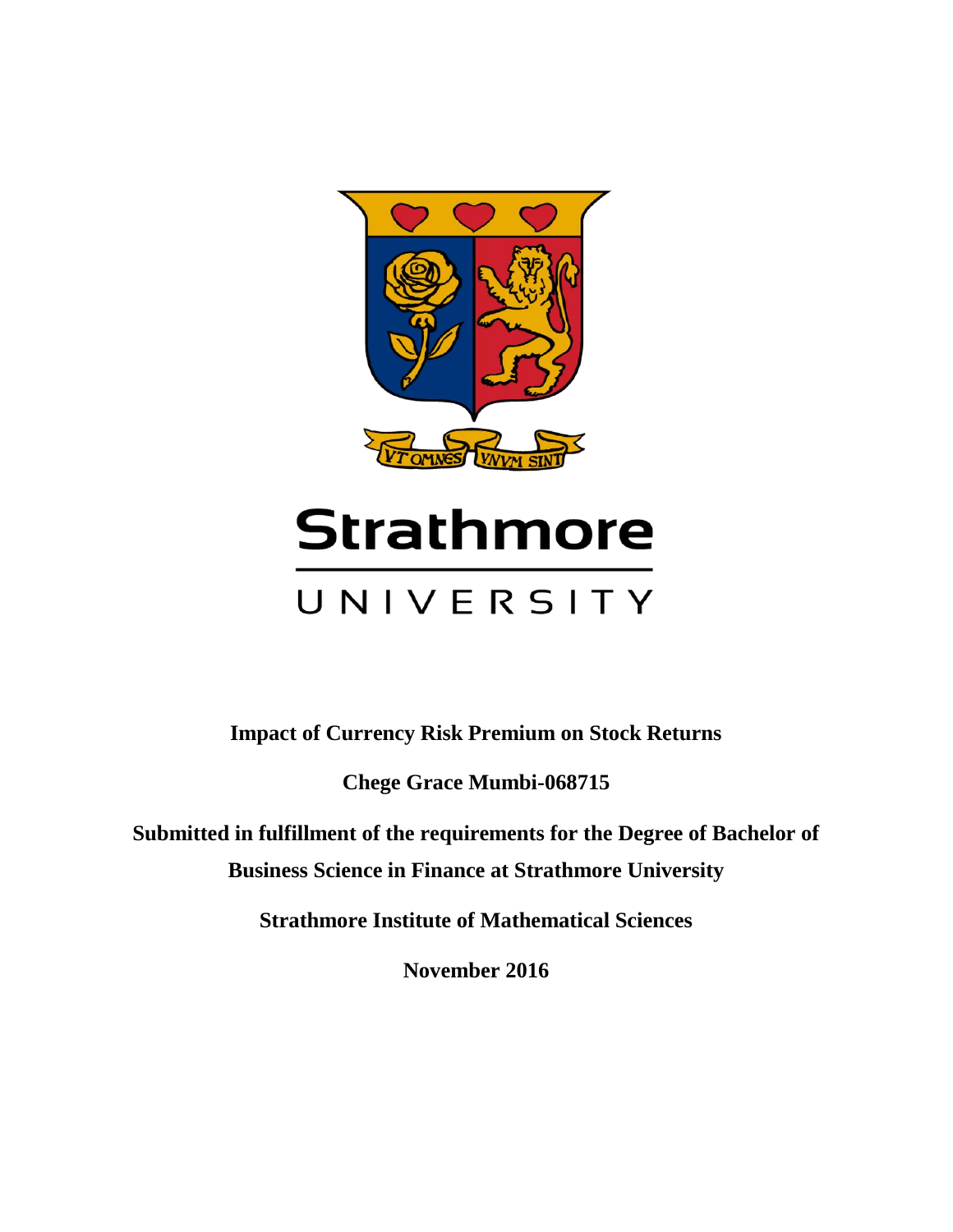# **Table of Contents**

<span id="page-1-0"></span>

| 5.1 |
|-----|
|     |
|     |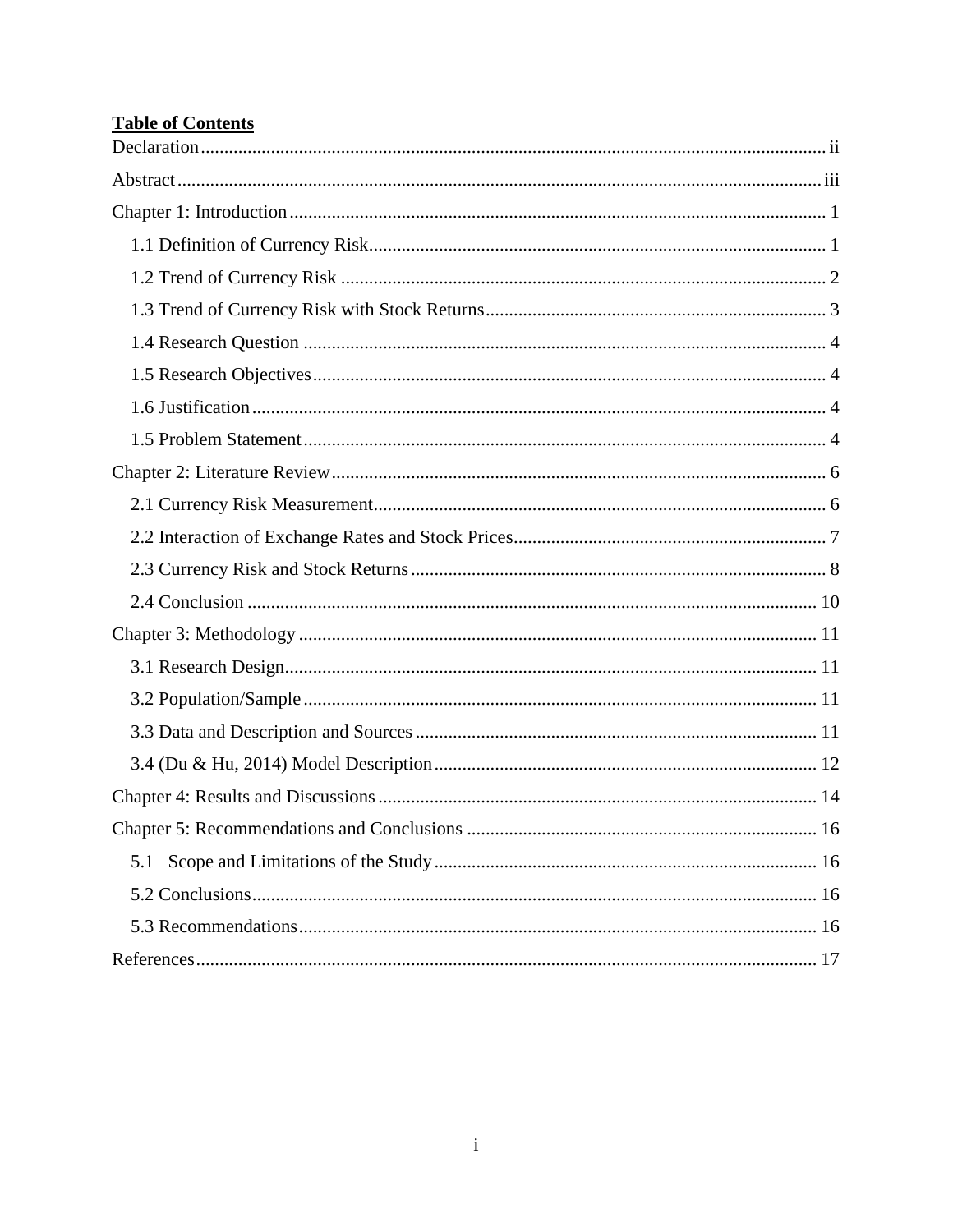# **Declaration**

I hereby declare that this Research proposal is my original work. It has not been presented by any other person from any other institution known and unknown to me.

Grace Chege

Signed…………………………….. Date……………………………….. This Research proposal has been submitted for examination with my approval as the Supervisor. Dr. John Olukuru Signed……………………………………

Date……………………………………..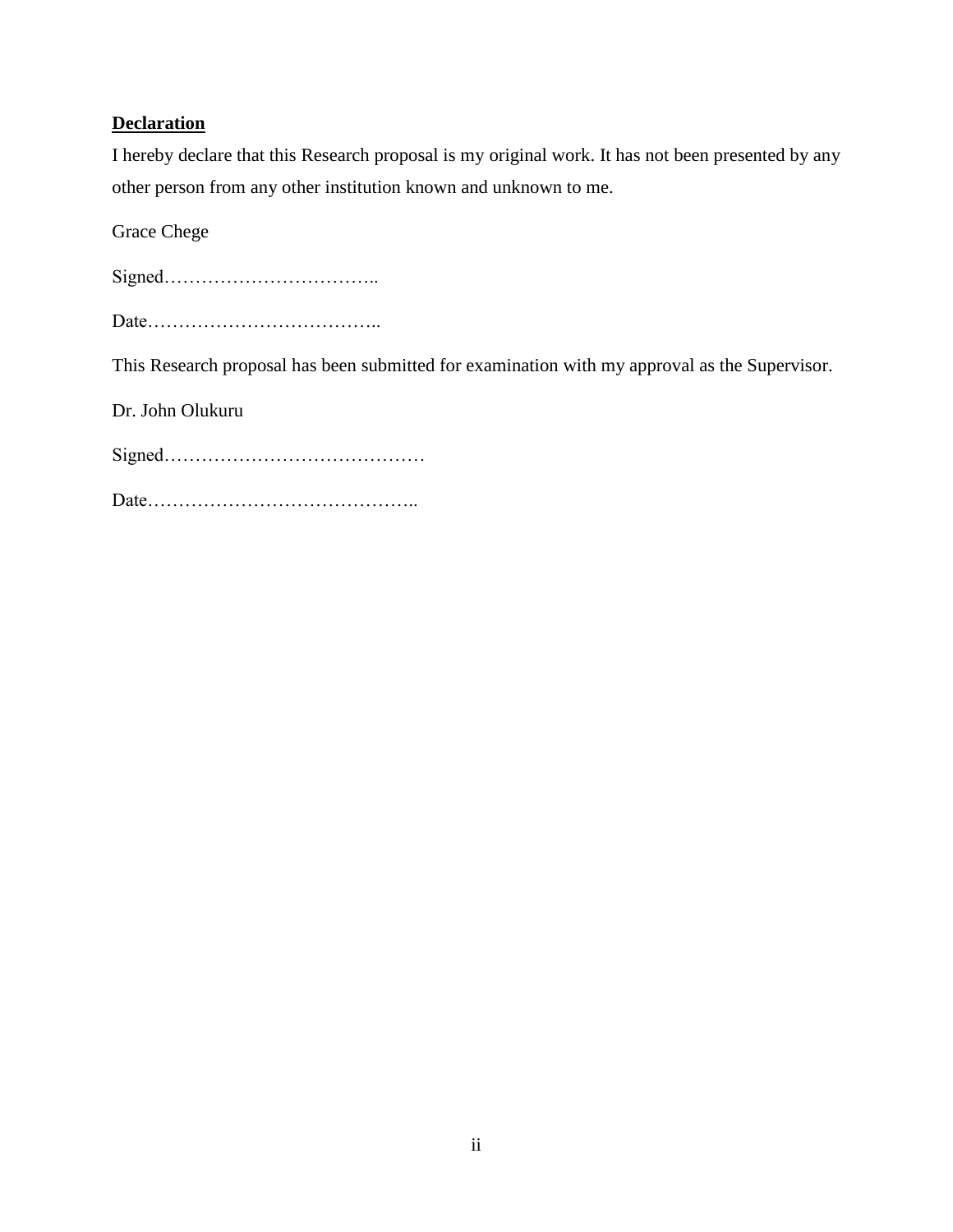# <span id="page-3-0"></span>**Abstract**

African markets are riddled with occurrences that make it quite difficult to understand the investing environment, especially with the stock markets. Foreign and local investors hence demand greater compensation for unknown and uncertain risks. This research looks at one such major risk, exchange rate risk. The method used is one by Du  $& Hu$  (2014) that describes cross sectional returns of the Fama & French (1993) three factor model and adds one more factor of exchange rate sensitivity. The findings show a strong relationship between stock returns and exchange rate sensitivity. More precisely, we are able to determine given the constraints that the market compensates for currency risk for up to 20% of total returns.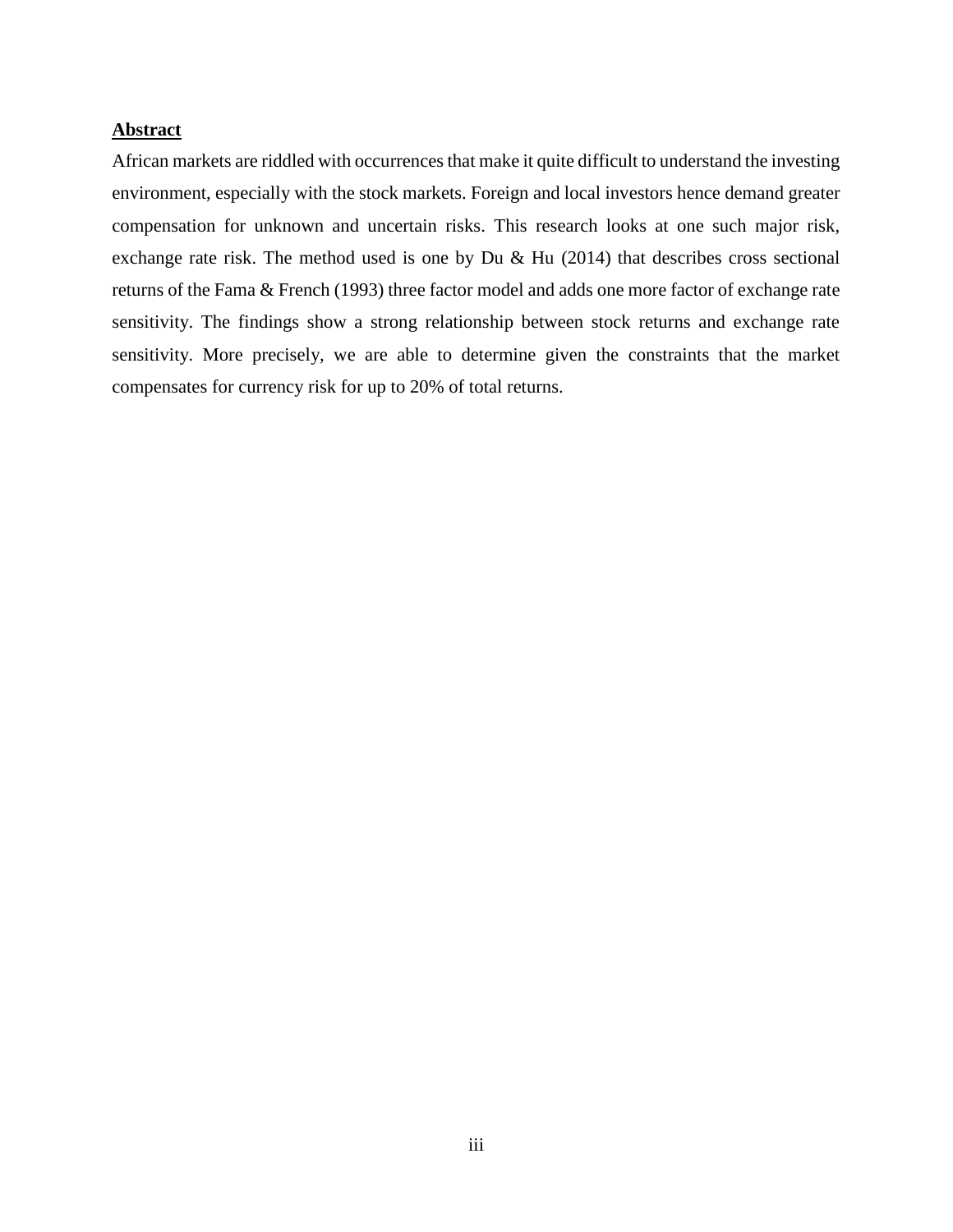#### <span id="page-4-0"></span>**Chapter 1: Introduction**

#### <span id="page-4-1"></span>**1.1 Definition of Currency Risk**

Madura (1989) defines currency risk as the effect of change of exchange rates on the firm's value. The author also goes on to describe three types of exchange rate risk. The first is translation risk. This is the risk associated with having assets and liabilities denominated in different currencies such that the value of the firm is exposed to fluctuations due to concurrent fluctuations in exchange rates. A firm having a subsidiary in a different country working with a different currency will more often than not find itself having to translate revenues and financial statements into its own currency whose exchange rate is fluctuating. The second type is transaction risk. It is the exposure of the firm to currency risk whereby transactions (receivables, payables, dividends etc.) occur in different currencies other than its own domestic currencies. The third type of risk is economic risk. Which is the risk of fluctuation of the present value of future expected cash flows of the firm owing to fluctuation of the currency exchange rate.

Adler & Dumas (1984) argue that a currency does not become risky when you expect it to devalue because that involves some form of certainty. They define currency risk as a question of randomness of movement, in other words, unexpected changes in the way the currency moves from what was anticipated. According to the author, currency risk is to be identified with statistical quantities which summarize the probability that the actual domestic purchasing power of home or foreign currency on a given future date will differ from its originally anticipated value. He describes exposures as the amounts of foreign currencies which represent the sensitivity of the future, real domestic currency value of any physical or financial asset to random variations in the future domestic purchasing powers of these foreign currencies, at some specific future date.

There are different ways for a multinational firm to be exposed to exchange rate risk. If a firm acquires or owns a subsidiary in a foreign country, devaluation of the foreign currency would make the goods produced in that foreign country cheaper for export. However, if the same subsidiary imports production inputs into the country, a devaluation of the foreign currency would interpret into a more expensive cost of production for the parent company hence cutting back on previously realized profits, (Shapiro, 1975). Firms that do not have activities in other foreign countries may also find themselves exposed to exchange rate risk as well. This is because they face foreign competition from foreign firms and might find themselves indirectly exposed to currency risk.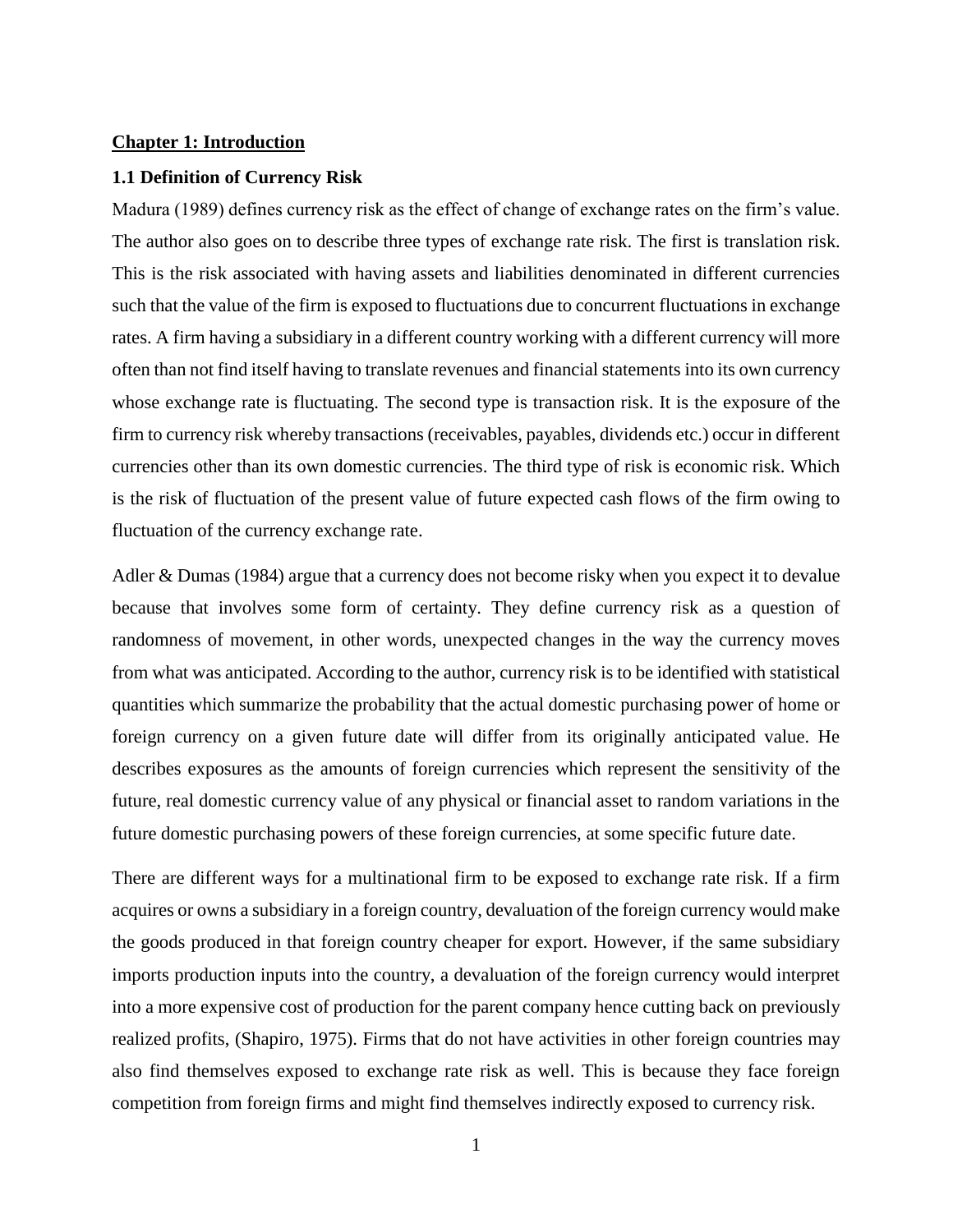#### <span id="page-5-0"></span>**1.2 Trend of Currency Risk**

For an unspecified period of time, people traded in different ways using barter trade and commodity money such as sea shells, gold and silver coins among others. The first globally accepted means of exchange was the gold standard which was used from 1880-1914. In this system, central banks set their currencies with reference to the price of gold. They bought and sold gold at fixed prices. There were other commodities used as well, silver and wheat for example. This standard had its own set of issues. One being that the value of gold differed with hording of gold reserves by individuals. Also, a new gold mine would devalue the value of a currency quite easily in a country. The gold standard collapsed after the World Wars because countries printed more money for defense expenditure than their gold reserves could back up in value.

The gold standard was unilaterally discarded and a new system called Bretton Woods was agreed upon and adapted in 1944. In this system, the US dollar was pegged to the price of gold at \$35 per ounce. Other countries then pegged their currencies to the US dollar. Central banks held reserves of both US dollars and gold. The US now faced a new challenge of not having control over their exchange rate, also, increase of dollar reserves held by other countries provided a money supply problem in the United States. This system however evolved differently for developed and developing countries.

Developed countries enjoyed free currency convertibility where they could freely buy and sell foreign currency in order to carry out transactions. Developing countries on the other hand had all foreign exchange transactions subject to government regulation. Their residents were required to sell any funds received from exporting to other countries immediately to the central bank at the set exchange rate. The government had to approve all imports as well and only allowed items that were deemed completely necessary. Central banks did this in order to maintain the balance of payments. This brought about the uprising of illegal forex markets that were later deemed to be the best barometer of the state of balance of payments and whether there existed a deficit or surplus, such was the case in Myanmar, Burma and a lot of the south eastern Asian countries. The Bretton Woods system was discarded by the US president in 1970 because the country was struggling with significantly low dollar reserves.

The Bretton Woods system was replaced by floating rate system in the Jamaica agreement of 1976 which is still in use today. Most counties either dollarized systems, pegged systems or managed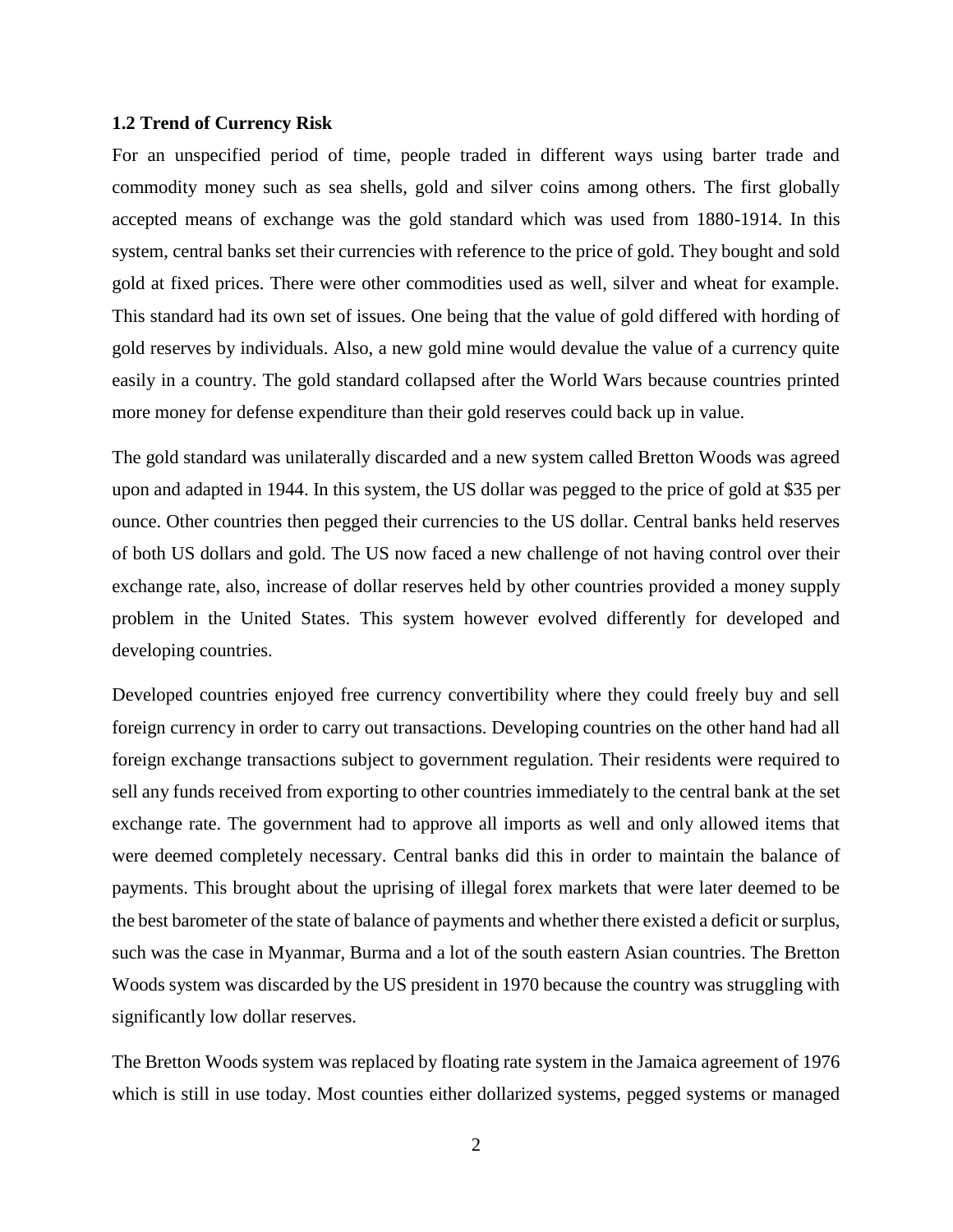float systems. With dollarization, a country does not issue its own currency but uses the currency of another country as its own foreign currency, an example is El Salvador which uses the US Dollar. In pegged systems, a country pegs its national currency to another foreign currency such that its value and volatility is dependent on that currency and maintains a fixed foreign exchange rate. China pegged their currency to that of the dollar for 8.28 Yuan per US dollar from 1997 to July 15 2015. The managed floating rate allows a currency to fluctuate with forces of demand and supply and central banks intervene in order to stabilize it.

Exchange rate risk has shifted over time from barter trade where it existed in the form of risk that the goods exchanged with are not exactly worth the goods exchanged for. At the time of the gold standard, it existed in the form of countries having deep volatility in their balance of payments because of volatility in the trade of gold. With the Bretton woods system, currency risk existed in many different facets. One was in the fact that there were not enough US currency to hold as reserves for central banks of the world. The second facet existed in developing countries whereby the official exchange rate differed from that in the illegal exchange rate markets. The floating rate exchange rate regime provides even greater sources of risk especially in the managed floating regimes whereby exchange rates experience heightened volatility.

Financial markets have evolved to mitigate against this risks through various ways such as the use of currency options, swaps, forwards, futures. There are also money market hedging techniques whereby if a firm is expecting inflow or outflow of funds in a foreign currency, it can hedge its position by borrowing and lending in the money markets in order to obtain a home currency value of the receipt or payment. These techniques however only exist in developed countries with developed markets. In developing countries such as those in Africa, options for hedging are few and involve mainly operational techniques such as leading payments when you expect the home currency to appreciate and delaying receipts concurrently.

#### <span id="page-6-0"></span>**1.3 Trend of Currency Risk with Stock Returns**

Jorion (1990) studied US stock markets using an unconditional six factor model that used trade weighted exchange rates for currency variations. Using maximum likelihood techniques, he found out that the return premium was small at 0.2 percent annually. This implies that the investors in the US do not require compensation for currency risk. (NG & Hu, 1997) Conducted research in Japan among 171 multinationals and found that 25% of these stock returns were positively related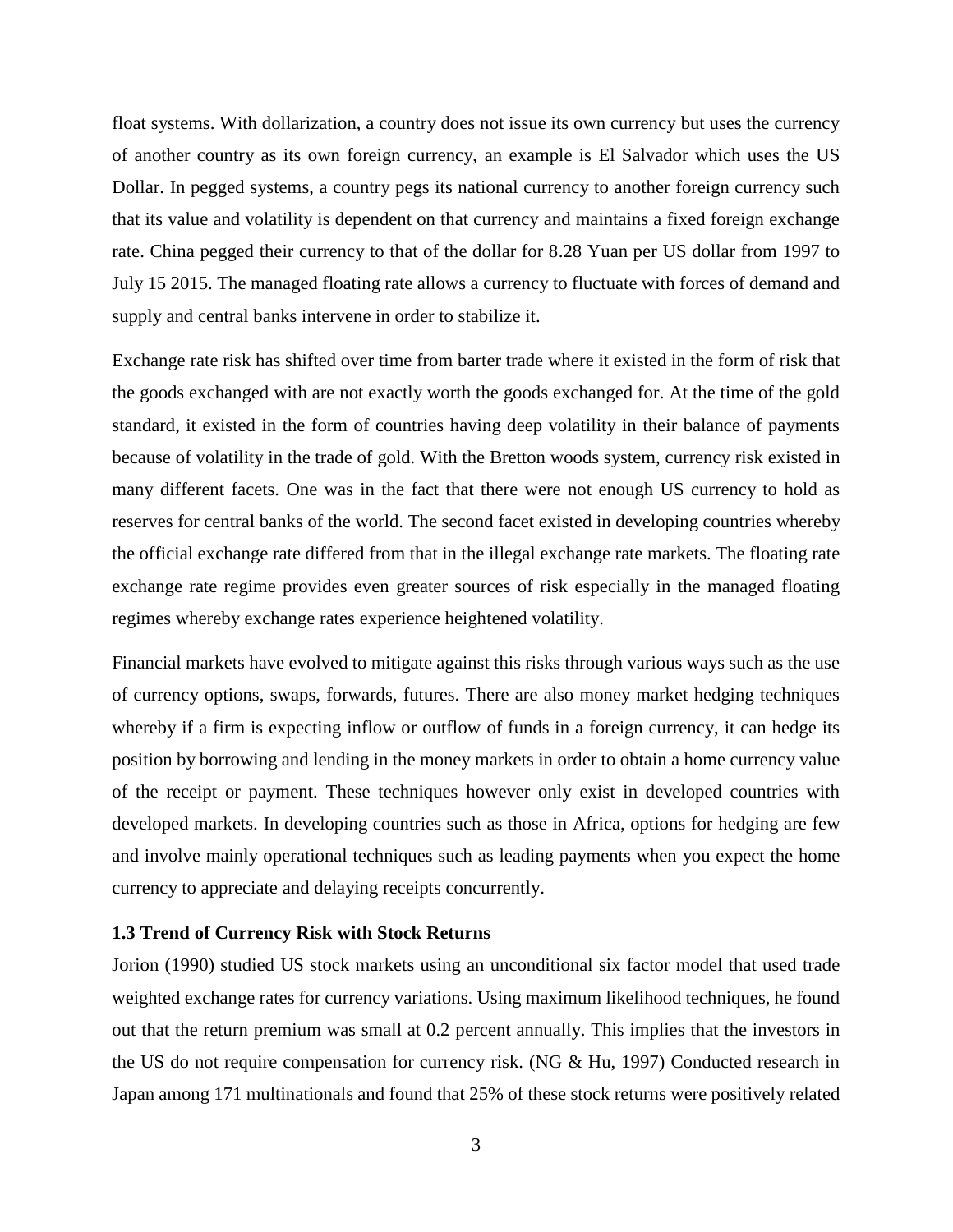to changes in rates of exchange. They also found out that the level of exposure was limited to level of exports and proxies for hedging strategies. They conferred that smaller firms in Japan hedged more than their larger counterparts. Firms that paid larger dividends or highly leveraged firms had smaller exposure to currency risk.

Claessens, Dasgupta, & J. D. Glen, (1995) found that a large set of emerging markets price risk and Francesca, Errunza, & Majerbi (2004) found that about 20 to 30 percent of risk premium in the same markets was attributable to exchange rate risk. Batram & Bodnar (2012) found that emerging markets are more significantly exposed to exchange rate risk.

In 2015, administrations of the Central Bank of Kenya and Central Bank of Nigeria came under scrutiny for refusing to change interest rates even after their currencies faced pressure to weaken. The Nigerian Naira had dropped 10% against the dollar within the first two months of the year while the Kenyan Shilling had dropped 14%. International investors were now heavily exposed to currency fluctuation risk owing to the fact that even though markets performed well, their assets would not reflect the same once translated into their home currencies.

## <span id="page-7-0"></span>**1.4 Research Question**

What is the premium for currency risk in the South African stock market?

#### <span id="page-7-1"></span>**1.5 Research Objectives**

To determine currency risk premium in South African stock markets.

#### <span id="page-7-2"></span>**1.6 Justification**

This study aims to find out if African markets compensate foreign investors for this additional risk of holding assets in weaker currencies that are prone to frequent fluctuation.

## <span id="page-7-3"></span>**1.5 Problem Statement**

Currency risk, under the traditional Capital Asset Pricing Model is part of unsystematic risk. Methods for hedging against currency risk include derivatives, operational hedging techniques; they are wide and varied. However, smaller developing markets such as those in Africa face problems of insufficient liquidity and reduced robustness as compared to other global and larger markets such as those in Europe and North America. The methods for hedging currency risk in Africa are constrained. Assuming risk averse temperaments, investors will require a higher rate of return for the added exchange rate volatility risk they face for investing in developing markets.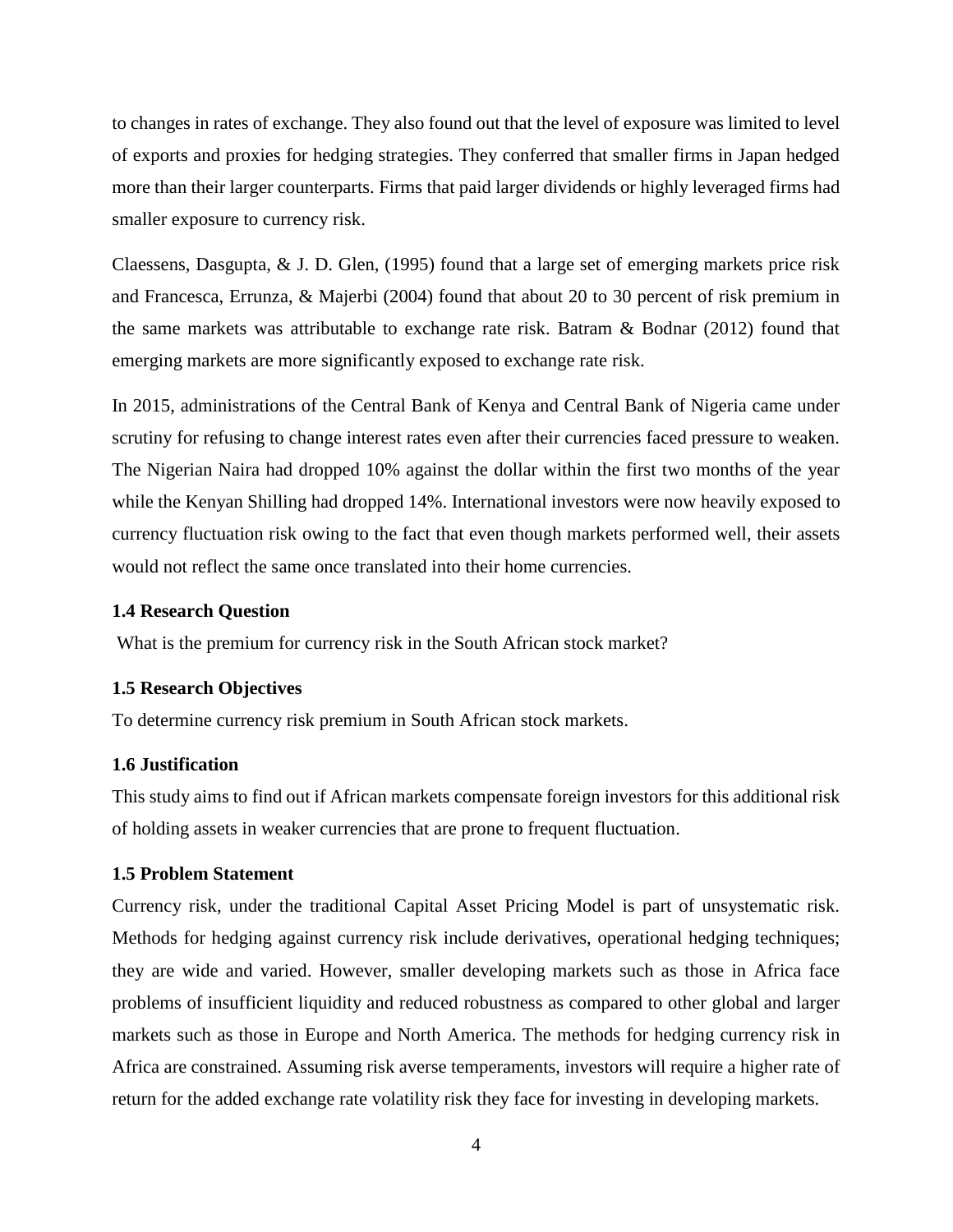This research aims to contribute to the pool of knowledge by finding out if developing countries, like emerging countries compensate their investors for currency risk.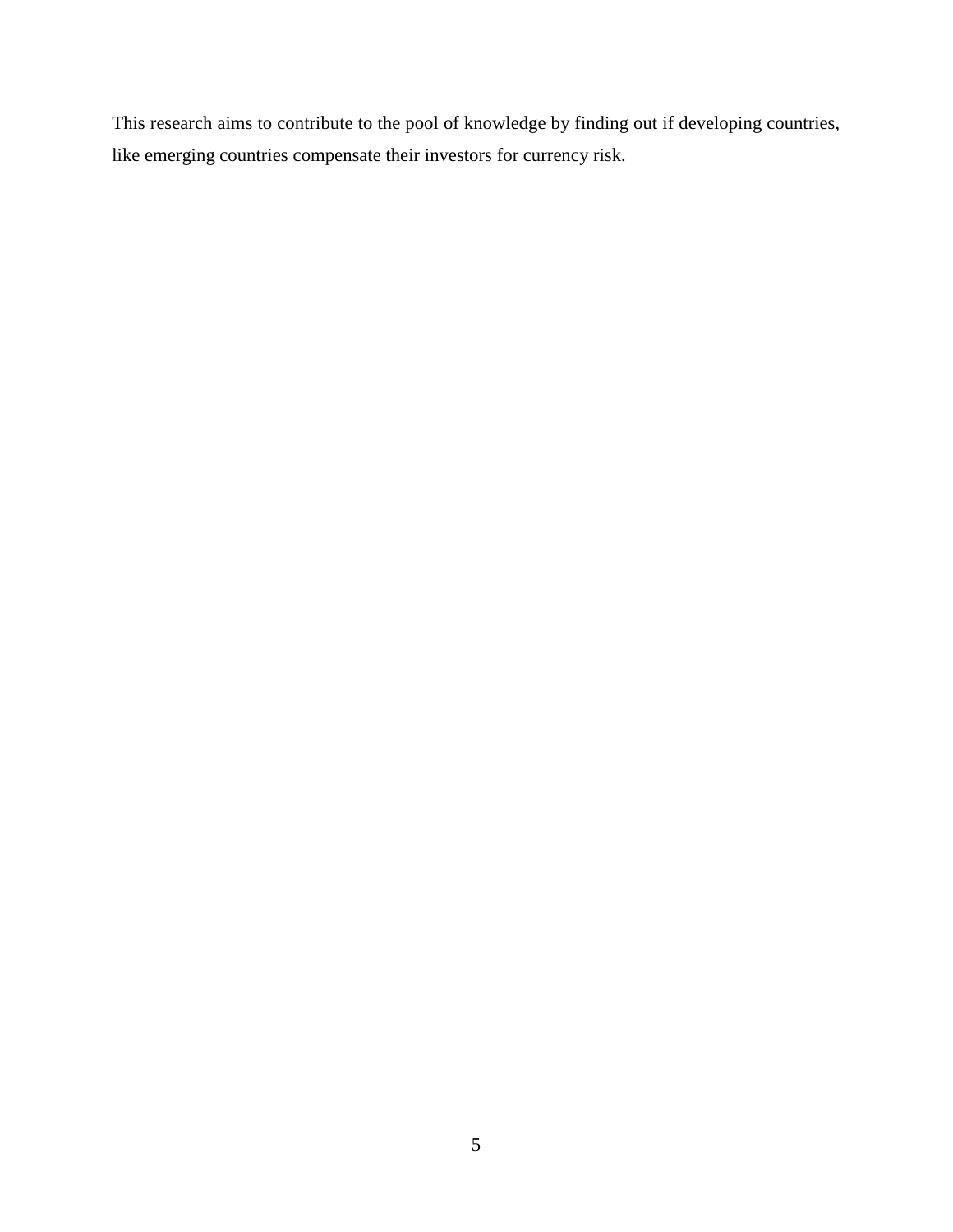## <span id="page-9-0"></span>**Chapter 2: Literature Review**

#### <span id="page-9-1"></span>**2.1 Currency Risk Measurement**

Adler & Dumas (1984) suggested a statistical regression technique to measure currency risk. The coefficients of the purchasing power variables, (the exchange rates when domestic inflation is zero), in a multiple linear regression of an asset's future domestic currency market price on the set of contemporary foreign exchange rates. It decomposes the probability distribution of a risky asset's domestic currency price at a future instant into two parts: one that is correlated with the set of exchange rates and one that is independent of them.

There are studies that have been performed to investigate cross-country variation in currency exposure. Dominguez & Tesar (2001) conducted a study on exchange rate exposure in eight countries at the firm and industry level and were able to distinguish a substancial linkage between foreign activity and exposure. They did another siilar research in 2006 and found that exposure was larger for smaller firms but that they were limited to foreign axctivity. Griffin & Stulz (2001) conducted a cross country reseach as well but concluded that foreign exchange exposure was statistically and economically small. Doidge, Griffin, & Williamson (2006) used a larer sample of eighteen developed countries and found that foreign exchange exposure is statistically and economically small for individual firms.

There exists another line of studies that try to explain the insignificance of exchange rate exposure. Francis, Hasan, & Hunter (2008) used Conditional Asset Pricing Modeling in 36 industries. They found that currency exposure varies with time and that insignificant currency risk at the industry level has to do with methodological problems and not hedging. Batram & Bodnar (2012) showed that exposure effects ranged from 1.2%-3.3% per unit of exposure for their entire sample.

(Adler & Dumas, 1984) Stipulated that a reasonable measure of exposure to currency risk should meet three criteria: one, it should be in dimensions of domestic currency for domestic risk and foreign currency for foreign risk, two, it should be any asset or liability, physical or financial that an investor might be owed or owe, and three, the technique should be implementable in that it can be accomplished with what is available and exposures to currency risk can be covered or hedged with available financial instruments.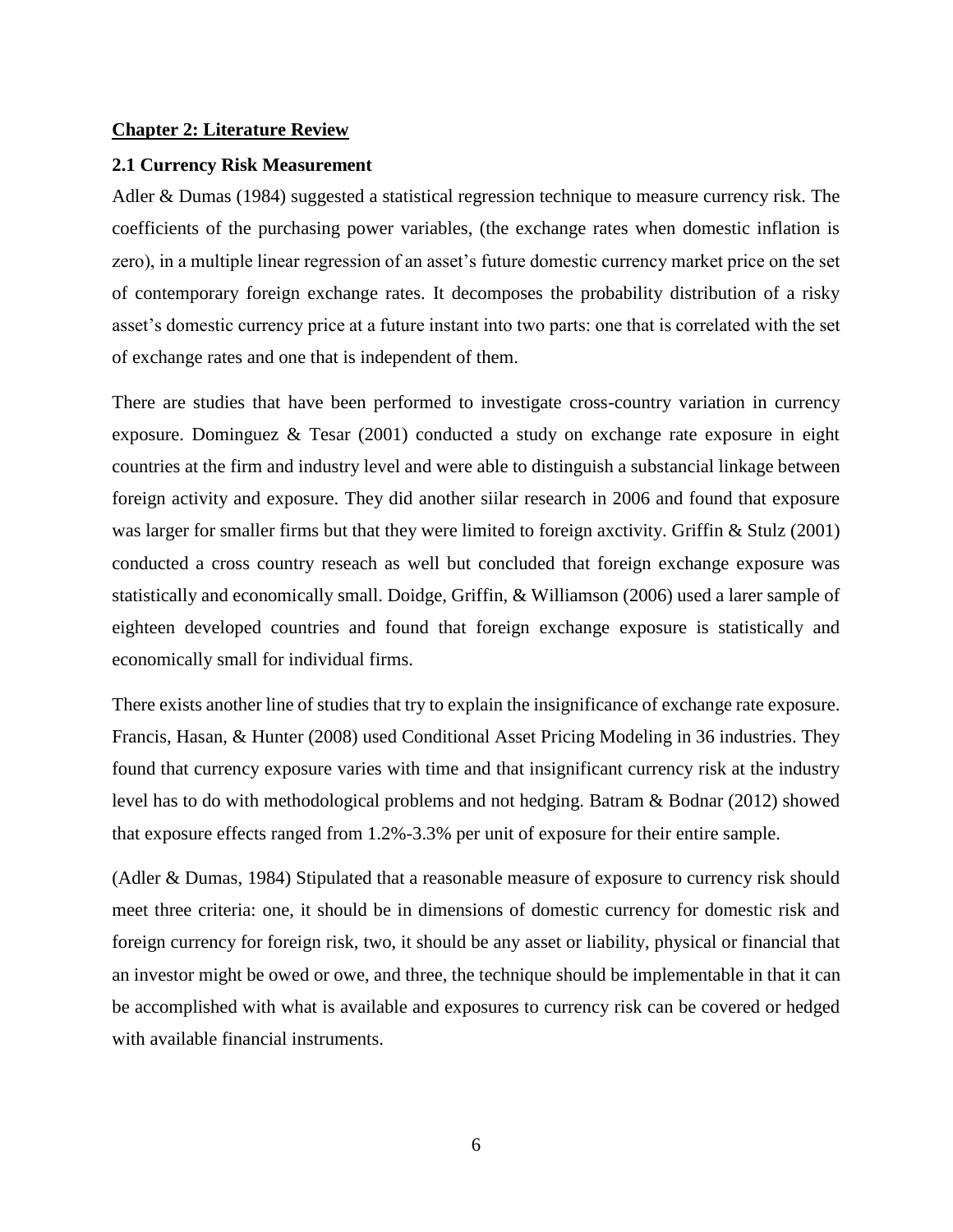The Fisher Effect states that currencies with high inflation rates should have higher interest rates than countries with lower inflation. The purchasing power parity will require that high inflation and high interest rate conditions should be met with a depreciating currency. This is also known as the International Fisher Effect. However, in reality, low inflation rate countries do not appreciate according to the interest rate differential and neither do high inflation coutires depreciate with the same differential. One explanation for this is aggregate consumption growth risk. High interest rate countries depreciate when domestic consumption growth is low while low interest rate currencies appreciate under similar conditions. Hence low interest rate currencies provide a hedge against domestic aggregate consumption growth risk, (Lustig & Verdalhan, 2007).

#### <span id="page-10-0"></span>**2.2 Interaction of Exchange Rates and Stock Prices**

Classical economic theory stipulates a relationship between the way stock markets perform and the way exchange rates behave. Stock prices and exchange rates interact either through 'flow oriented' models or 'portfolio balance' models.

Dornbusch & Fisher (1980) suggested the 'flow oriented' models where changes in exchange rates caused changes in stock prices. This follows the assumption that if markets are efficient according to the Efficient Market Hypothesis, then the stock price for the firm reveals the discounted present value of future expected cash flows of the firm and any the phenomenon that affects the firm's cash flows will herein be reflected.

Branson (1983) conferred a 'portfolio balance' approach where stock markets determined exchange rates. Here, stock markets have a negative correlation with exchange rates such that a decrease in stock prices leads to a decrease in domestic wealth thus lower domestic money demand and interest rates, it leads investors to demand less of domestic assets and consequently domestic currency. Nyamute (1998) studied the relationship of stock prices and other financial variables such as interest rates, money supply, inflation and exchange rates in Kenya. His analysis showed a positive relationship between exchange rates and stock prices. However, he used a non-stationery series which might affect results adversely.

Hatemi & Irandoust (2002) studied the causal relationship between stock prices and currency exchange rates in Sweden using granger causality tests. They found that stock prices have a unidirectional effect on exchange rates. They used monthly nominal exchange rates and stock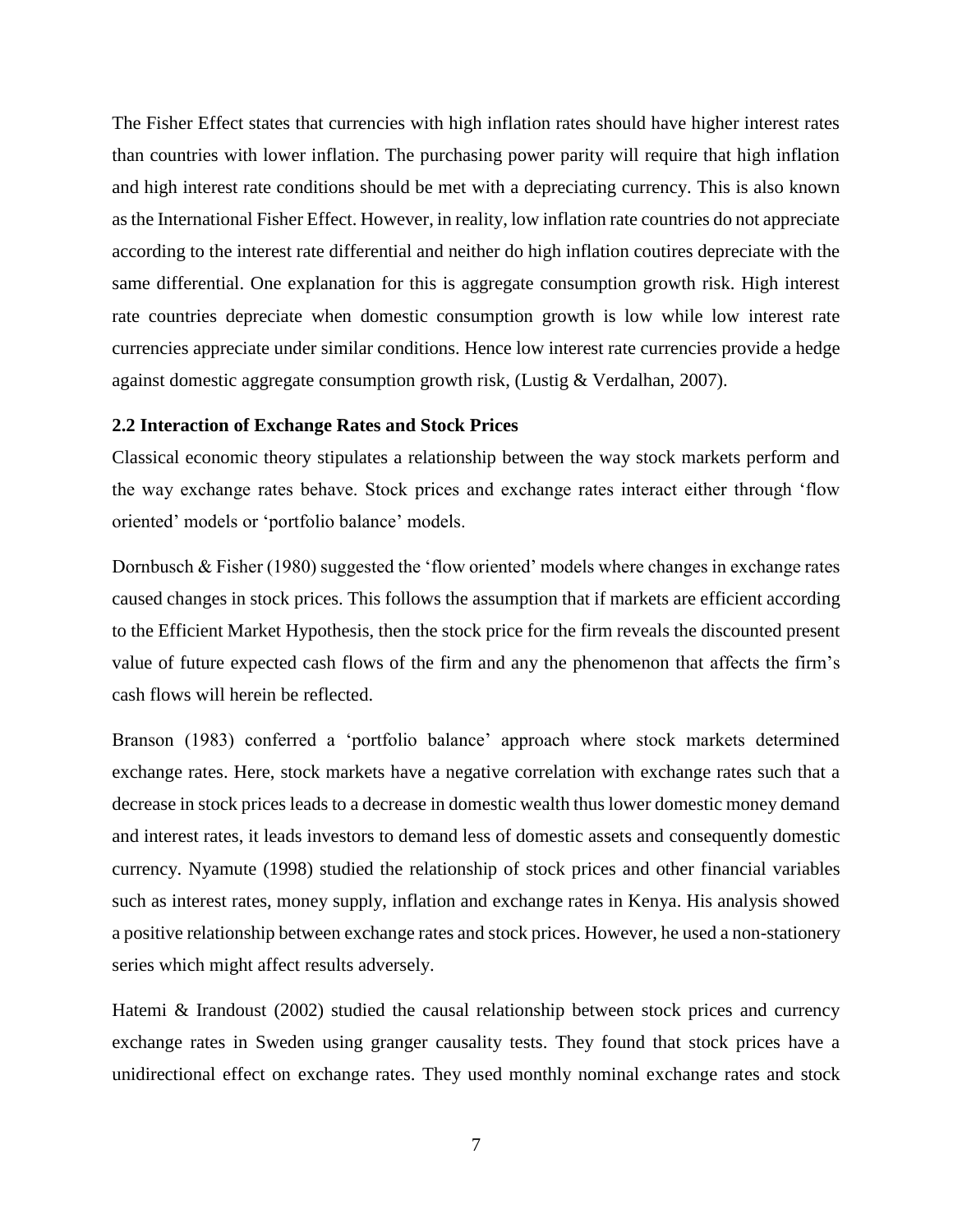prices from 1993 to 1998. Sifunjo & Mwasaru (2012) Carried out a similar causality granger test on the causal relationship among stock prices and exchange rates in Kenya from November 1993 to May 1999 and found that exchange rates granger causes stock prices in Kenya.

Ibrahim & Aziz (2003) analyzed four macroeconomic variables that affected stock prices in Malaysia and found a negative relationship between stock prices and exchange rates. They used monthly data from 1977-1998. Tsoukalas & Dimitrios (2003) observed a strong relationship between stock prices and foreign exchange rates in Cyprus owing it to the fact that the country mainly depends on services such as tourism and offshore banking.

Phylaktis & Ravazzolo (2005) Aimed to find out the long run relationship between stock prices and exchange rates among pacific basin countries. They found no long term relationship between the real exchange rate and the local stock market in each country except for Hong Kong. They also found that the US stock market and local markets have strong linkages and the US market can be thought of as a strong 'causing variable' in performance of local markets. Foreign exchange restrictions were also found to not be important link between domestic stock and foreign exchange markets and also domestic capital markets and world capital markets.

#### <span id="page-11-0"></span>**2.3 Currency Risk and Stock Returns**

Bernard & Solnik (1995) used a conditional framework to price assets according to their stochastic function and payoff. Risk prices are made as linear functions of a set of variables. This model implied that the stock market significantly compensated investors for currency risk. Some research has however uncovered the time varying nature of risk premiums and a strong negative relation to interest differentials, (Carlson & Osler, 2003). Their study reveals that currency microstructure may have macroeconomic implications.

The Capital Asset Pricing Model-CAPM compensates investors for the time value of money and provides an additional market risk premium. One development of the CAPM has been the International CAPM that compensates investors for exchange rate risk in addition to time value of money and market risk. The ICAPM has better results in practice. The foreign currency risk premium (FCRP) is calculated by finding the difference between the expected future spot exchange rate and the forward rate divided by today's current spot rate. The ICAPM is then featured as;

$$
R_i = R_f + \beta (R_m - R_f) + (\beta_i * FCRP_i)
$$
\n<sup>(1)</sup>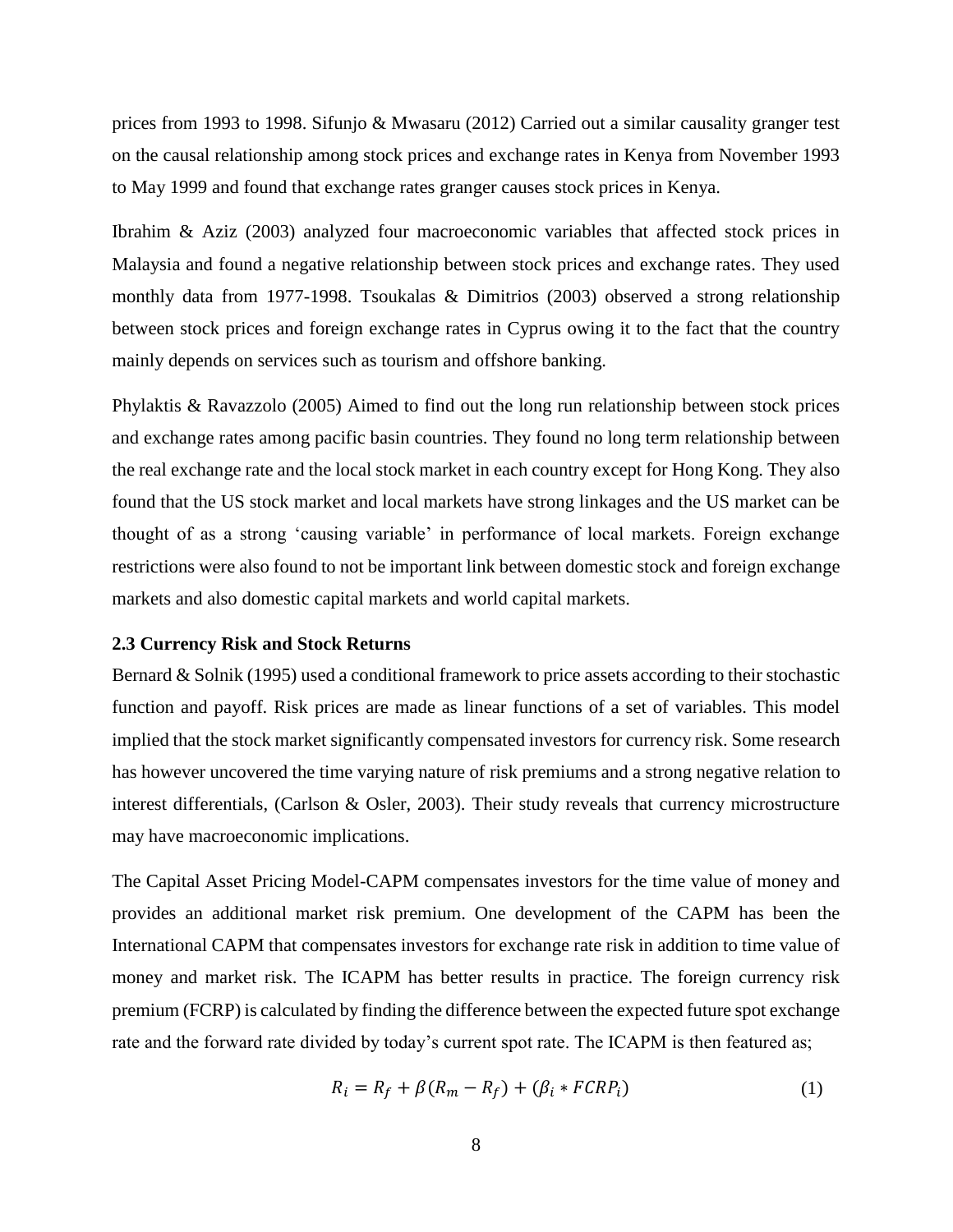Where Ri is the expected return,  $(Rm-Rf)$  is the premium for global market risk and  $(\beta i * FCRPi)$ is the foreign currency risk premium with  $\beta i$  being the sensitivity of domestic currency returns to fluctuations in foreign currencies.

Santis & Gerard (1998) tested a conditional version of the ICAPM using a parsimonious multivariate GARCH process with a parametric approach. They found that with the exception of the US equity market, the premium for bearing currency risk represents a significant fraction of the total premium.

Lettau, Maggiori, & Weber (2013) used a different version of CAPM, the Downside Risk CAPM. In this model, currency returns are explained by a model in which investors are concerned with downside risk. They evaluated assets across different asset classes, currencies, commodities, sovereign bonds among others. They found out that assets with higher downside risk beta earn higher excess returns even when controlling for their CAPM beta.

There also exists another improvement to the CAPM, the Arbitrage Pricing Model (Ross, 1976) which explains different risk factors and their contribution to the excess return premium. However, the APT can be fixed for a considerable number of factors with and they would still maintain a strong explanatory power, it remains impossible to refute empirically, (Shanken, 1992a).

The enhanced asset pricing model takes into account general risk factors across firms using (Fama & French, 1993) model and adjusts for illiquidity problems with (Amihud, 2002).

Bartram & Bodnar (2012) researched the importance of the return generating process from nonfinancial firms from 37 countries. They found out that the effect of exchange rate exposure on stock returns is conditional and show a significant firm-level effect on return impact by currency exposure when exchange rates are conditioned. They found out that realized return to exposure is directly related to the size and sign of the exchange rate. When exchange rates fluctuate, currency premia adopts a time variation factor. They inferred from their analysis that return impact ranges from 1.2%-3.3% per unit of currency exposure. The impact was larger in in emerging markets compared to developed markets. They concluded that the relationship between currency exposure and stock returns is more consistent with a cash flow effect than a discount effect.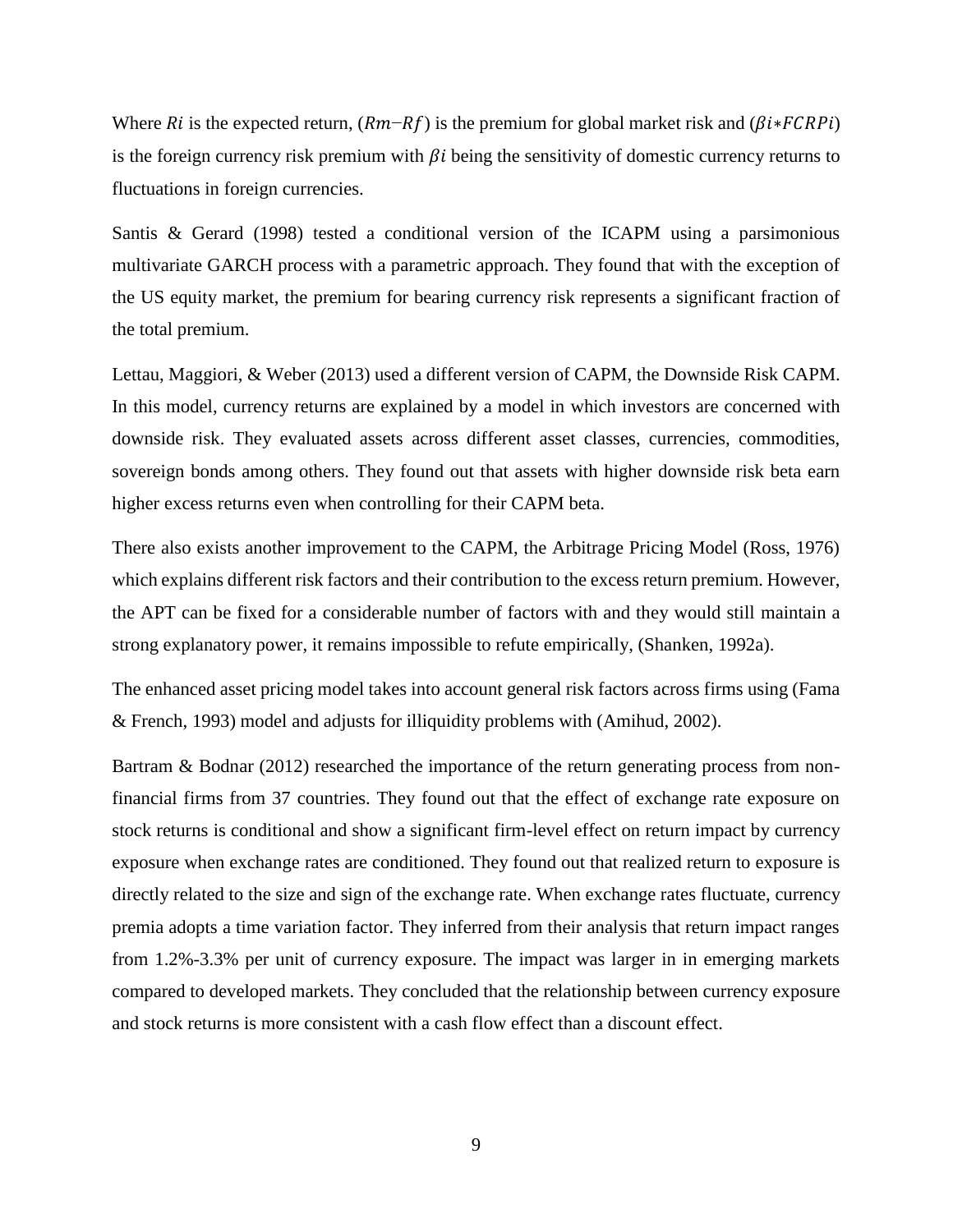Akhtekhane & Mohammadi (2012) measured exchange rate fluctuations using Value-at-Risk with parametric and historical methods. The parametric approach provided a very large error margin. The historical method was proven to be the best measure for currency risk.

The mode of measurement that will be used in this research is the model described by (Du  $&$  Hu, 2014). The model identifies the sensitivity of each firm's operating cash flows to currency fluctuations over time and constructs a zero investment portfolio that takes long positions in stocks whose operating cash flows have positive sensitivity to exchange rate movements and short positions in stocks whose operating cash flows have negative sensitivity to currency movements. The return of the portfolio is then driven by currency movements hence showing the return premium for pure currency risk.

## <span id="page-13-0"></span>**2.4 Conclusion**

Prevailing literature leaves a gap when it comes to measuring currency risk premium especially in African markets. This study aims to contribute to the pool of knowledge by measuring sensitivity and return attributable to exchange rate risk.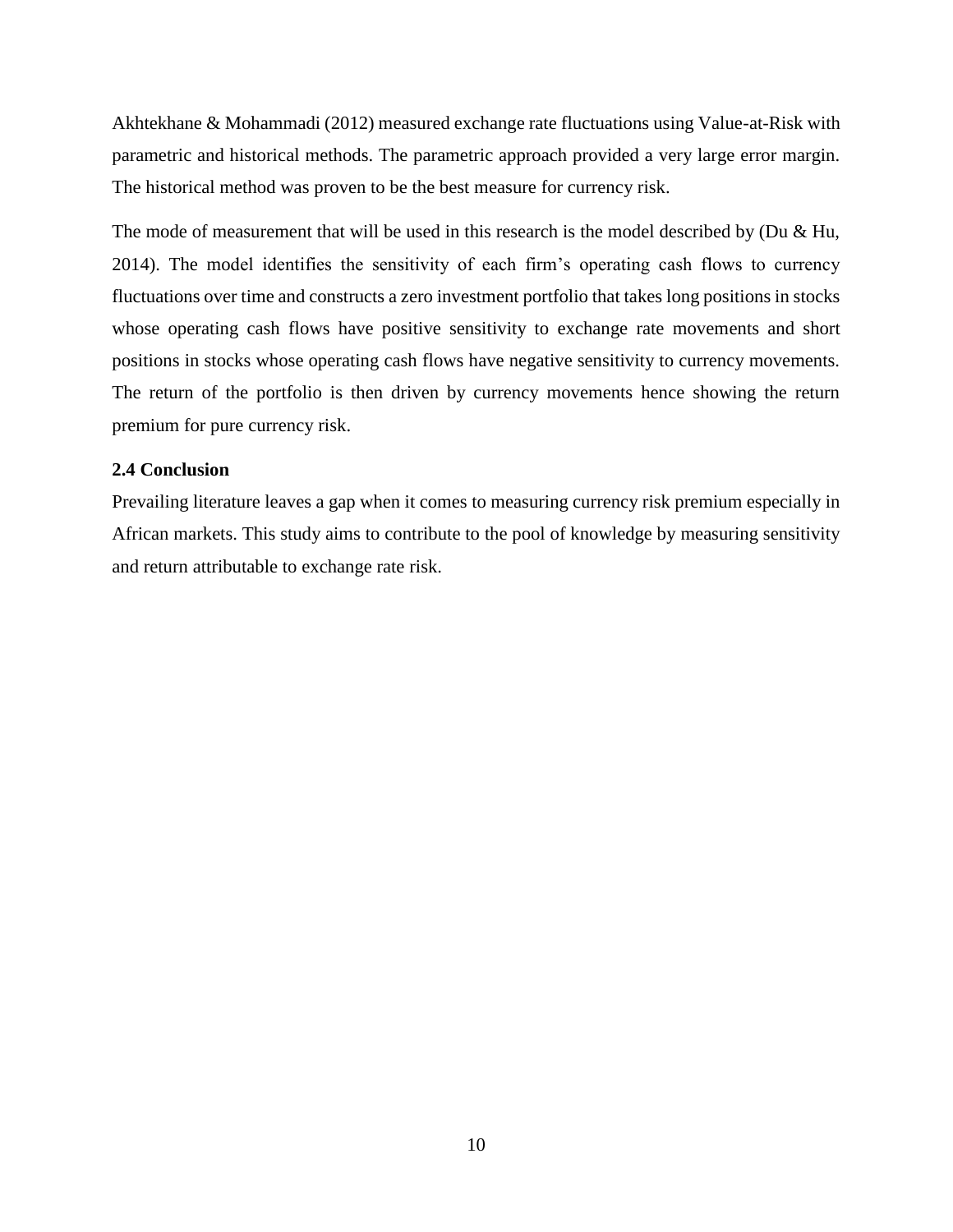## <span id="page-14-0"></span>**Chapter 3: Methodology**

This research aims to provide a robust explanation of currency risk premium in stock returns for equity investors in South Africa. It then follows that the model used is one with high explanatory power that provides the specific solution to the problem and one that is applicable with the available data and market constraints prevalent in the South African equity market.

# <span id="page-14-1"></span>**3.1 Research Design**

This research will use a quantitative analysis approach. The model used as described by (Du & Hu, 2014) has two major benefits. One is that the factor mimicking portfolio captures only information in currency movements that is pertinent to stock returns thus reducing noise in estimations. The second benefit is that the firm estimates sensitivity to exchange rate fluctuations with a rolling regression to give it a time-varying quality in firm level exposure.

## <span id="page-14-2"></span>**3.2 Population/Sample**

The population selected is stocks listed on the Johannesburg Stock Exchange. This is because of availability of data as well as the depth and tightness observed in the market. This research will include collection of data such as stock price, operating profit and market cap data for individual firms and corresponding market indices and bond yields.

In order to construct the factor mimicking portfolio, we need to construct portfolios based on size and sensitivity breakpoints. Two portfolios will be formed on size according to market capitalization and three formed on cash flow sensitivity.

# <span id="page-14-3"></span>**3.3 Data and Description and Sources**

This data to be collected will be from January 2005 to December 2015. An eleven year period is selected in order to provide robustness and enhance suitability of findings.

We will use annual data to construct Fama French (1993) factors for size, market cap and value. Cash flows will be measured as operating profit (Du & Hu, 2014). For each set of portfolio, five firms will be selected at random from the population that fulfills proper accounting data needed. Annual exchange rates will be used in the measurement of sensitivity to cash flows.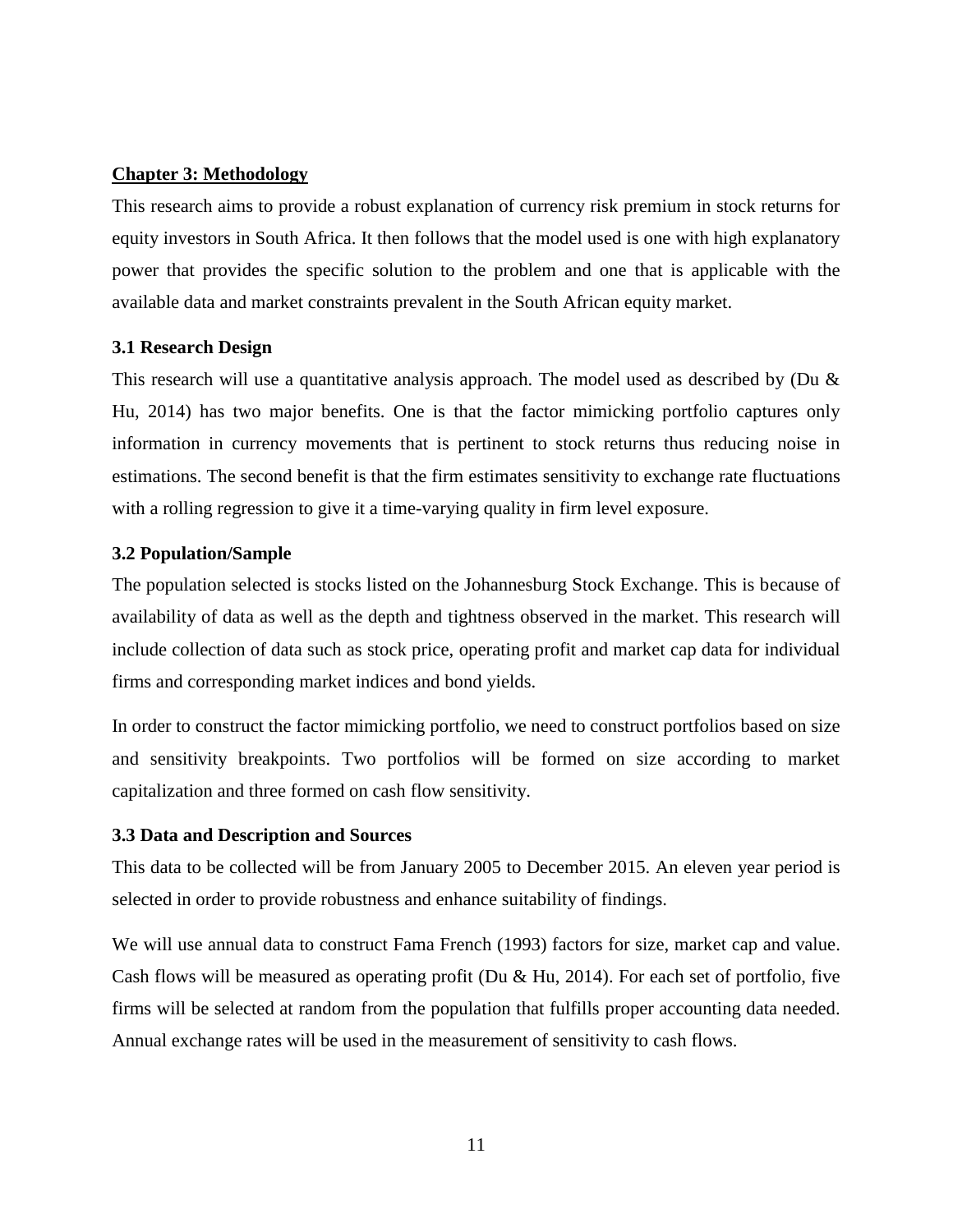Sources for exchange rate data include the central bank of South Africa. Stock prices will be extracted from investing.com, other stock particulars from sharedata.com.

#### <span id="page-15-0"></span>**3.4 (Du & Hu, 2014) Model Description**

The main approach of the model is to create a zero investment portfolio whereby they take long positions in stocks with positive sensitivity to currency movements and short positions in stocks with negative sensitivity to currency fluctuations.

In order to determine sensitivity, quarterly cash flows are standardized with total assets and regressed as the dependent variable and the specific's country's percentage change in annual nominal exchange rate index (ERI) as the independent variable. This is done through the function:

$$
\frac{\Delta CF_{i,t}}{Assets_{it}} = a_i + b_i \Delta ER_{lt} + \varepsilon_{it}
$$
\n(2)

Portfolios are held for one year (time t) and rebalanced at the end of the year (time t+1) where the stocks are reclassified based on size and cash flow sensitivity based on coefficient estimate over prior 5 years (time t-4).

Currency movements are rationalized to mostly affect large stocks because of the wider base of operations. Hence, the model uses three big stock portfolios to construct the factor mimicking portfolio of currency risk.

The factor mimicking portfolio (XMI) is defined as the average return on two sensitivity portfolios minus the insensitive big stock portfolio.

$$
XML_t = \left(\frac{BP_t - BN_t}{2}\right) - BI_t \tag{3}
$$

Where  $xMIt$  is the currency return factor mimicking portfolio,  $BPt$  is the big stock portfolio with positive correlation to currency risk,  $Bnt$  is the big stock portfolio with negative correlation to currency risk and *BIt* represents big stock portfolios insensitive to currency risk.

In order to find out if return attributable to exchange rate risk is economically significant and a priced factor in the market, we compute mean returns of (Fama & French, 1993) over the sample period by regressing through

$$
r_{it} = \alpha_i + \beta_{i,MKT} MKT_t + \beta_{i,SMB} SMB_t + \beta_{i,XMI} XML_t + \beta_{i,MOM} MOM_t + \varepsilon_{i,t}
$$
 (4)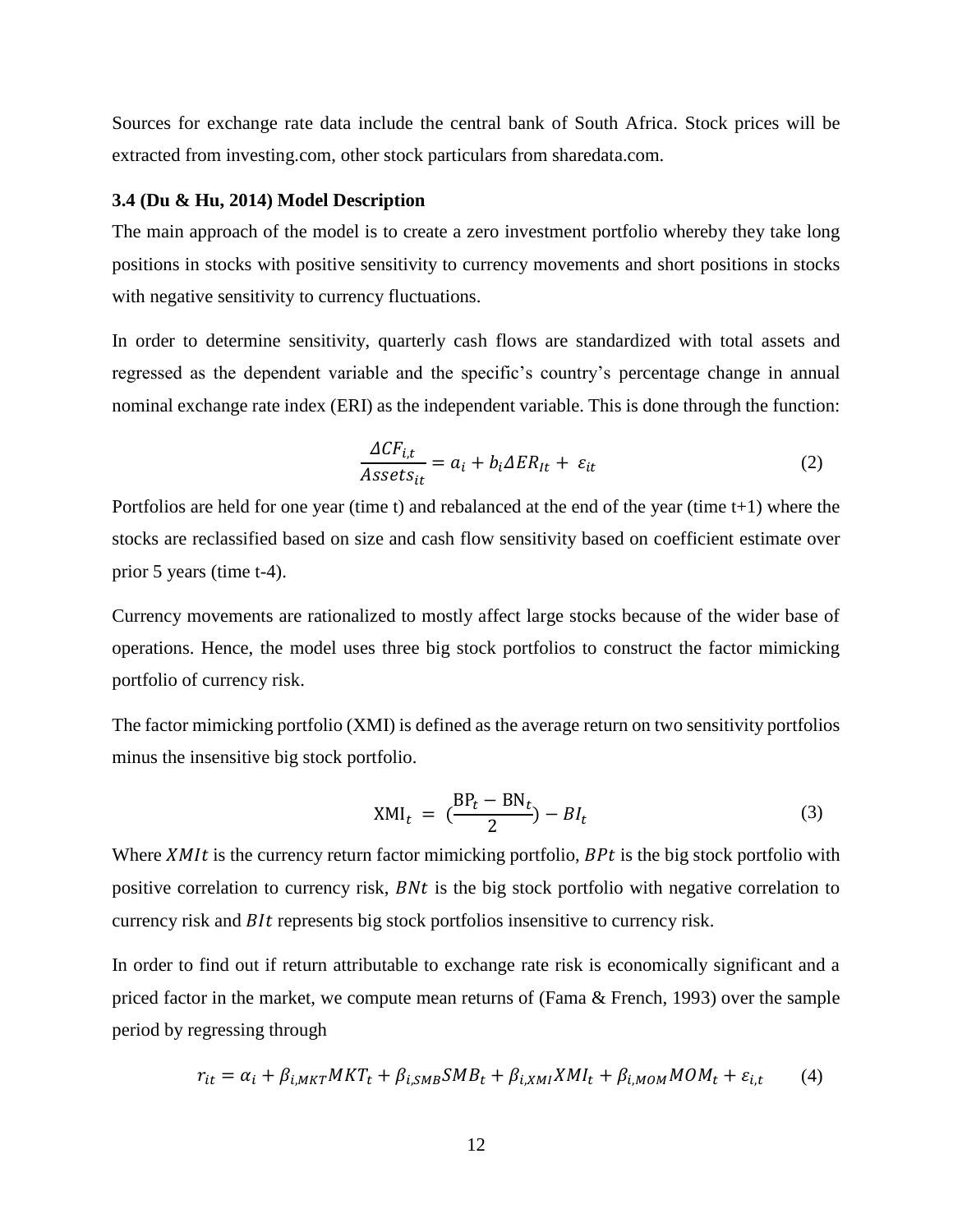$MKT$  Is the excess market return,  $SMBt$  is the difference between returns from large cap and small cap stocks,  $xMIt$  is the excess return attributable to currency risk and  $MOMt$  is the difference between the month t returns on diversified portfolios of the winners and losers of the past year.  $\beta$ represents the factor loadings for the different sources of return in the portfolio.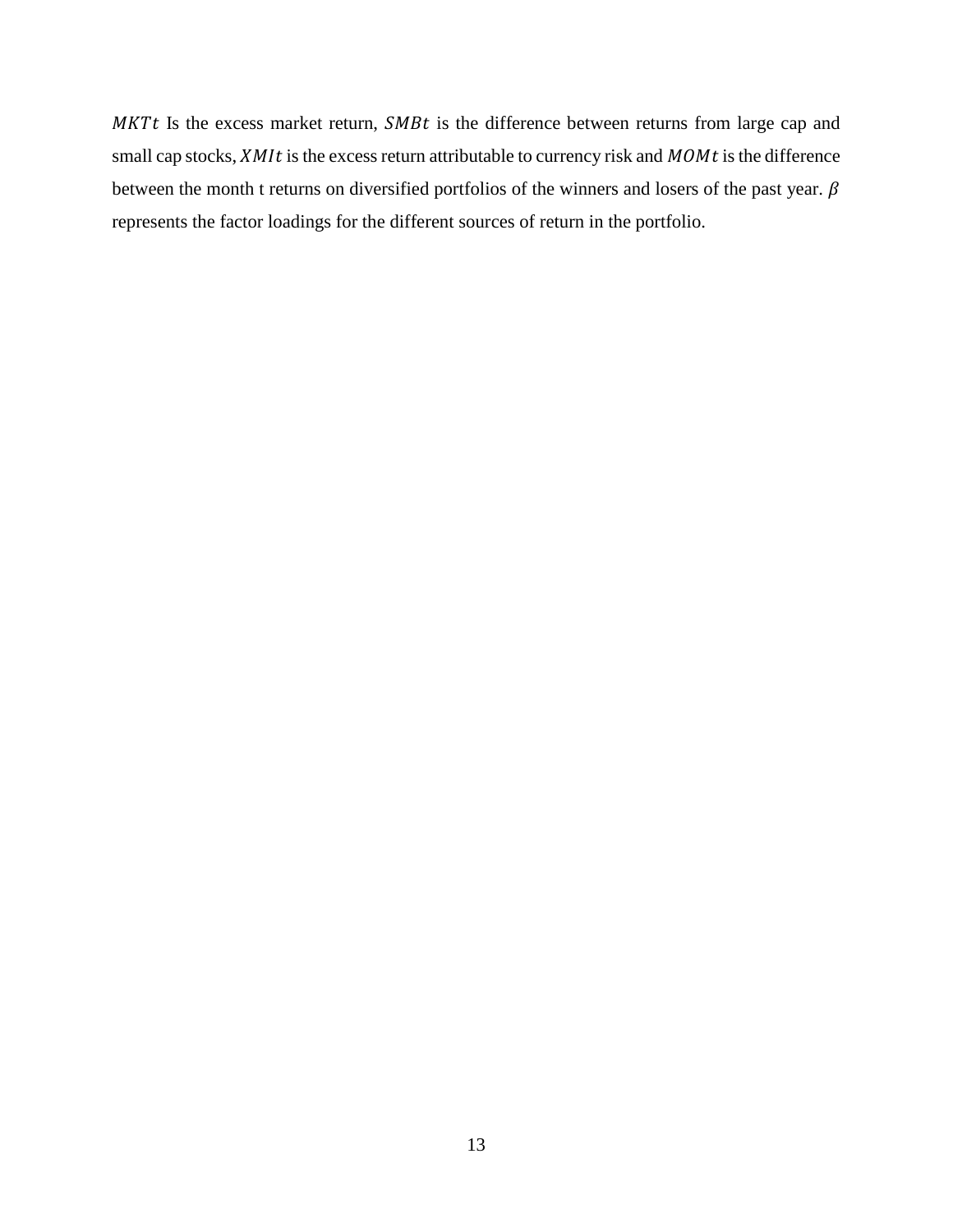## <span id="page-17-0"></span>**Chapter 4: Results and Discussions**

The tables featured below provide results for the time series regression carried out against the four factors outlined in Equation 4 above.

| Table 1: Time Series Regression |
|---------------------------------|
|---------------------------------|

| <b>Size</b> | Cash flow   | Alpha    | Market  | <b>XMI</b> | <b>SMB</b> | <b>MOM</b> |
|-------------|-------------|----------|---------|------------|------------|------------|
|             | Sensitivity |          | Premium |            |            |            |
| <b>Big</b>  | Positive    | $-0.055$ | 0.292   | 0.918      | 0.136      | 0.001      |
|             | Negative    | $-0.011$ | 0.8129  | 0.765      | 0.066      | $-0.36$    |
|             | Insensitive | $-0.008$ | 0.873   | $-0.583$   | $-0.015$   | $-0.127$   |

The table above reports that a significant size of asset return is represented by the XMI and market premium factors. The XMI factors seem to distribute among the sensitivities in ranking order implying that the greater the volatility of exchange rate changes, the higher the premium provided for the same. The fact that the SMB and MOM factors have reasonably low explanatory power shows a likelihood that there may be other factors that account for returns in the South African stock market more adequately and comprehensively.

Table 2: Regression Statistics

| <b>Size</b> | Cash<br>flow | Multiple R | Adjusted $\mathbb{R}^2$ | Standard |
|-------------|--------------|------------|-------------------------|----------|
|             | Sensitivity  |            |                         | Error    |
| <b>Big</b>  | Positive     | 0.955      | 0.911                   | 0.014    |
|             | Negative     | 0.767      | 0.576                   | 0.056    |
|             | Insensitive  | 0.888      | 0.782                   | 0.027    |

The multiple R and the adjusted  $R^2$  statistics show a particularly strong linear relationship among the four factors citing the big portfolio with a positive sensitivity to exchange rate fluctuations as the most formidable of the three portfolios. This could be an implication that despite having larger operation scale and thus greater opportunity to hedge away currency risk, uncertainty of exchange rate fluctuations is high and has a much higher impact on cash flows generated by the firm. Another explanation would be the unavailability of edging opportunities for South African companies considering that the derivatives market exists in its infancy stage still.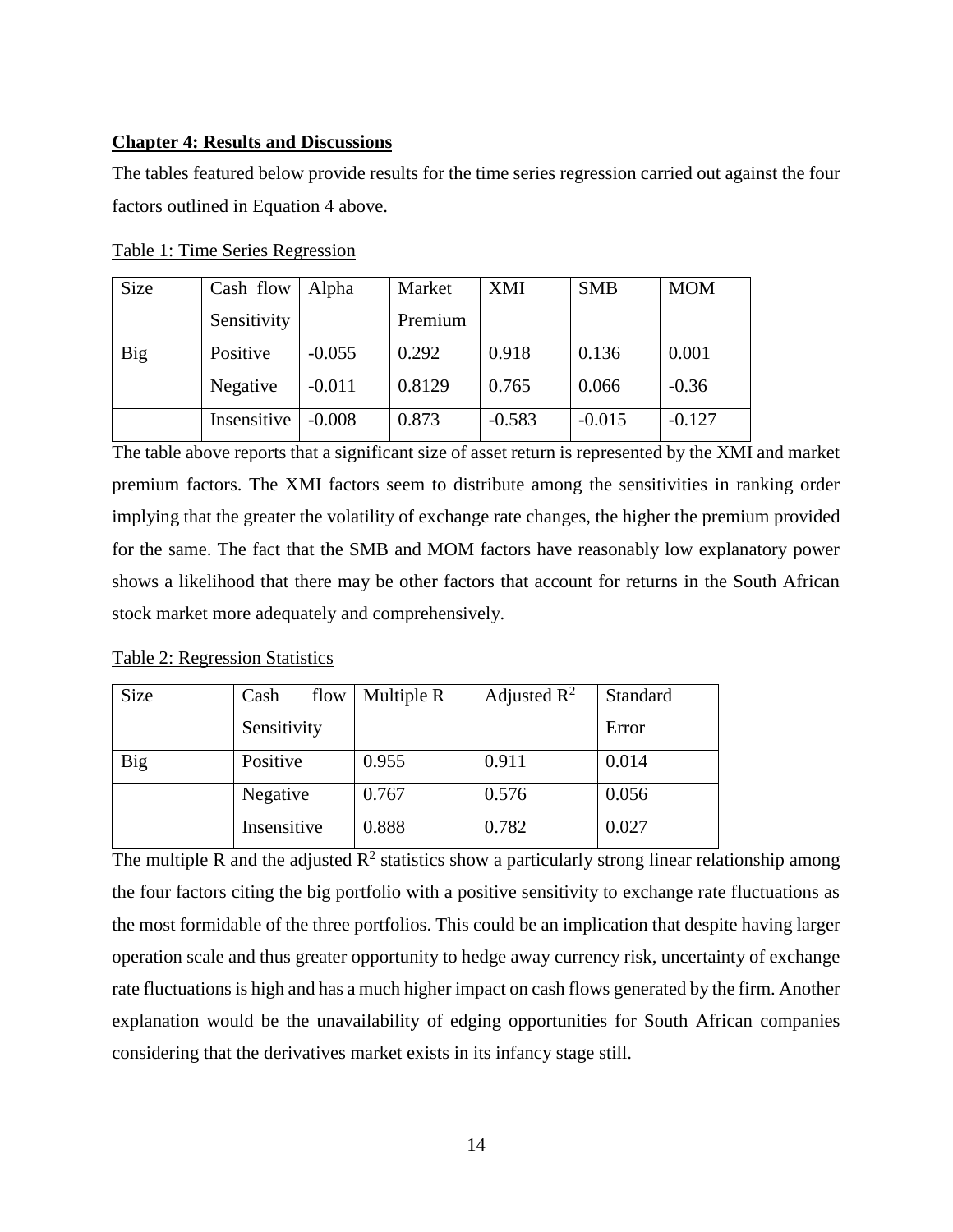Table 3: Beta Coefficients

| <b>Size</b>  | Market   | XMI   | <b>SMB</b> | <b>MOM</b> |
|--------------|----------|-------|------------|------------|
|              | Premium  |       |            |            |
| Beta         | $-0.087$ | 0.198 | $-0.079$   | $-0.181$   |
| Coefficients |          |       |            |            |

The XMI beta sensitivity factor seems to stand out in Table 3 as the highest among all four factors. This would imply that the market takes into account the uncertainty faced by investors looking to purchase stocks with greater sensitivity to fluctuation in return due to exchange rate changes and compensates them for it.

The findings show that stock returns compensate investors for exchange rate risk for up to 20% of total return. However, it also shows that the Fama, French (1993) factors do not contribute majorly to stock returns.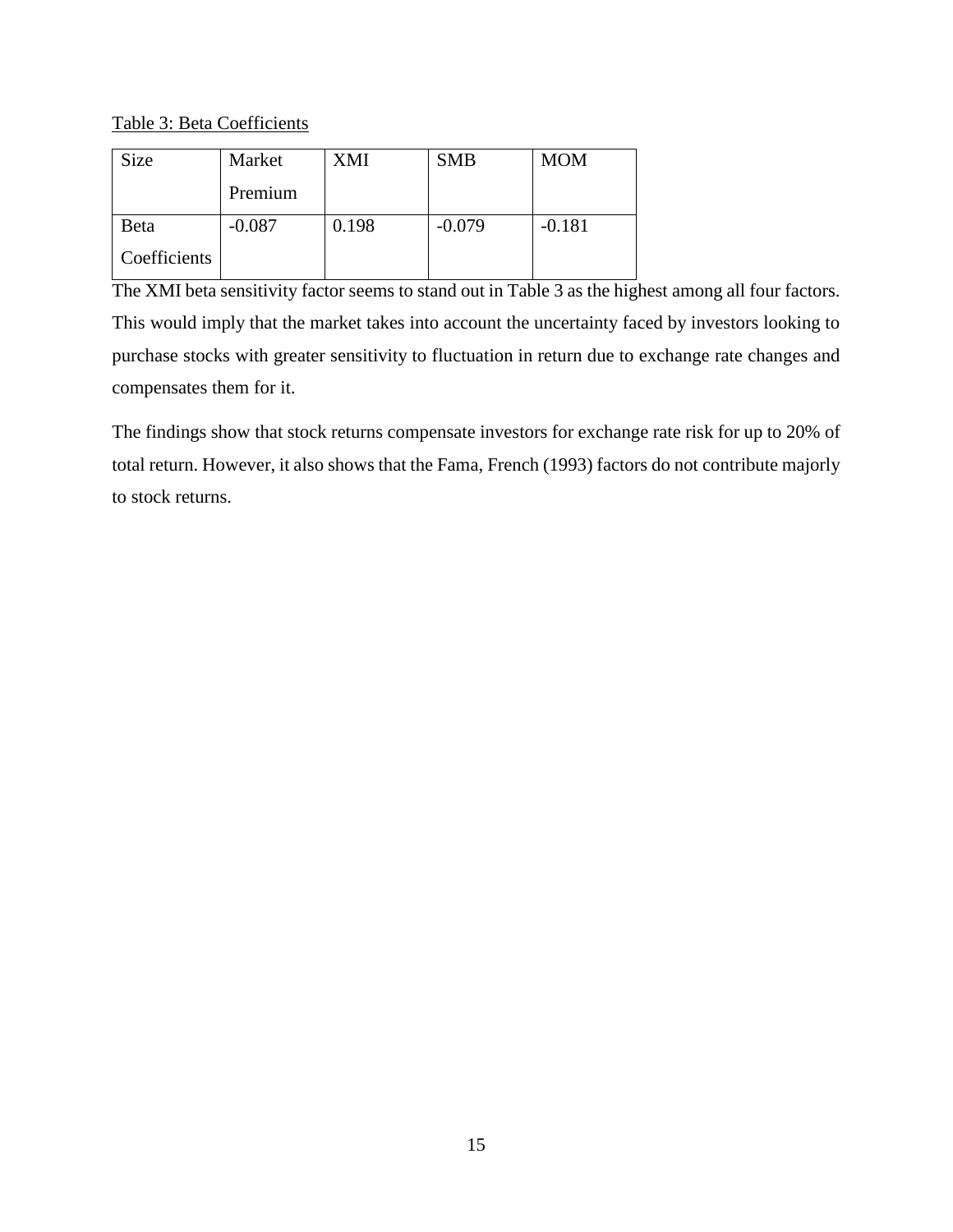# <span id="page-19-0"></span>**Chapter 5: Recommendations and Conclusions**

# <span id="page-19-1"></span>**5.1 Scope and Limitations of the Study**

Unavailability of data was a major drawback in this research, especially finding performance data for 10 years prior to the date of this research. Small firms were the hardest to find data for. Large firms also listed their financial information in foreign currencies and lacked uniformity in how they translated their financials to local currencies.

# <span id="page-19-2"></span>**5.2 Conclusions**

The findings from this study show a strong relationship between stock returns and exchange rate fluctuations. The findings also go ahead to prove that the South African stock market does compensate investors for exchange rate risk.

## <span id="page-19-3"></span>**5.3 Recommendations**

The same study can be carried out by sampling different African markets and interpreting the results as an African holistic point of view. Though stock markets that can match the depth and history of the South African market are few.

The results posted above show a strong relationship between stock returns and exchange rate volatility. The model used seems to imply that besides the Fama & French (1993) factors of SMB and MOM, there may be more factors to be considered when trying to explain cross sectional returns especially in African countries. Such factors that could be priced by the market include an illiquidity premium and political risk.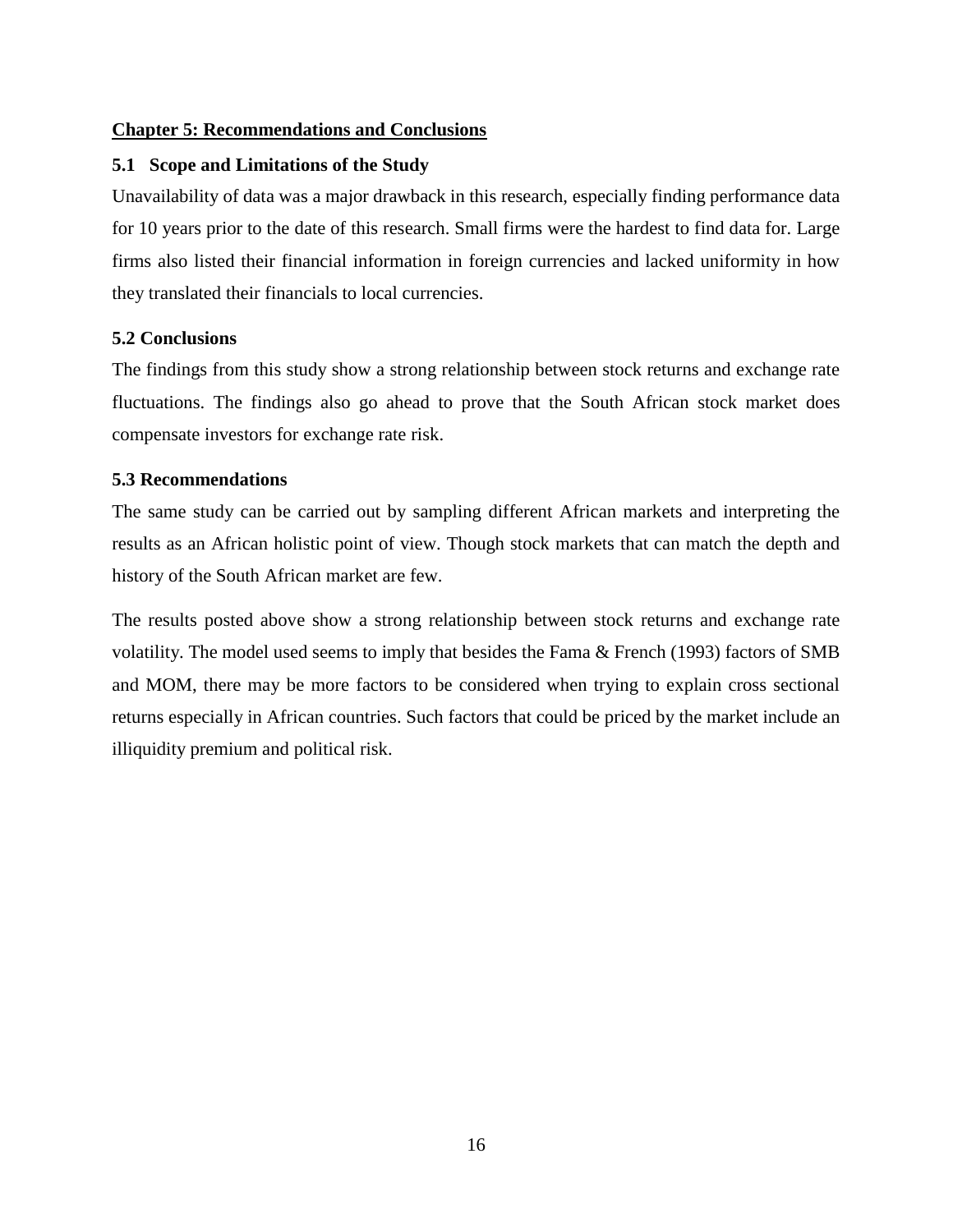#### <span id="page-20-0"></span>**References**

Adler, M., & Dumas, B. (1984). Exposure to Currency Risk. Financial Management, 41-50.

Akhtekhane, S. S., & Mohammadi, P. (2012). Measuring Exchange Rate Fluctuations Risk Using Value at Risk. Journal of Applied Finance & Banking, 65-79.

Amihud, Y. (2002). Illiquidity and stock returns: Cross-section and time-series effects. Jornal of Financial Markets, 31-56.

Bartram, S. M., & Bodnar, G. M. (2012). Crossing the Lines: The Conditional Relation between Exchange Rate Exposure and Stock Returns in Emerging and Developed Markets. Journal of International Money and Finance, 766-792.

Batram, S., & Bodnar, G. (2012). Crossing the lines: the conditional relation between exchange rate exposure and stock returns in emerging and developed markets. Journal of International Money and Finance, 766-792.

Beber, A., Breedon, F., & Buraschi, A. (2010). Differences in beliefs and currency risk premiums. Journal of Financial Economics, 415-438.

Bernard, D., & Solnik, B. (1995). The World Price of Foreign Exchange Risk. The Journal of Finance, 445–79.

Branson. (1983). Macroeconomic Determinants of Real Exchange Rate Risk. Managing Foreign Exchange Rate Risk. Cambridge, MA.: Cambridge University Press.

Carlson, J. A., & Osler, C. L. (2003). Currency Risk Premiums: Theory and Evidence.

Claessens, S., Dasgupta, S., & J. D. Glen, 1. (1995). The Cross-Section of Stock Returns:. Washington: World Bank Policy Research Working Paper.

Doidge, C., Griffin, J., & Williamson, R. (2006). Measuring the economic importance of exchange rate exposure. Journal of Empirical Finance, 550-576.

Dominguez, K., & Tesar, L. (2001). A Reexamination of Exchange-Rate Exposure. American Economic Review, 396-400.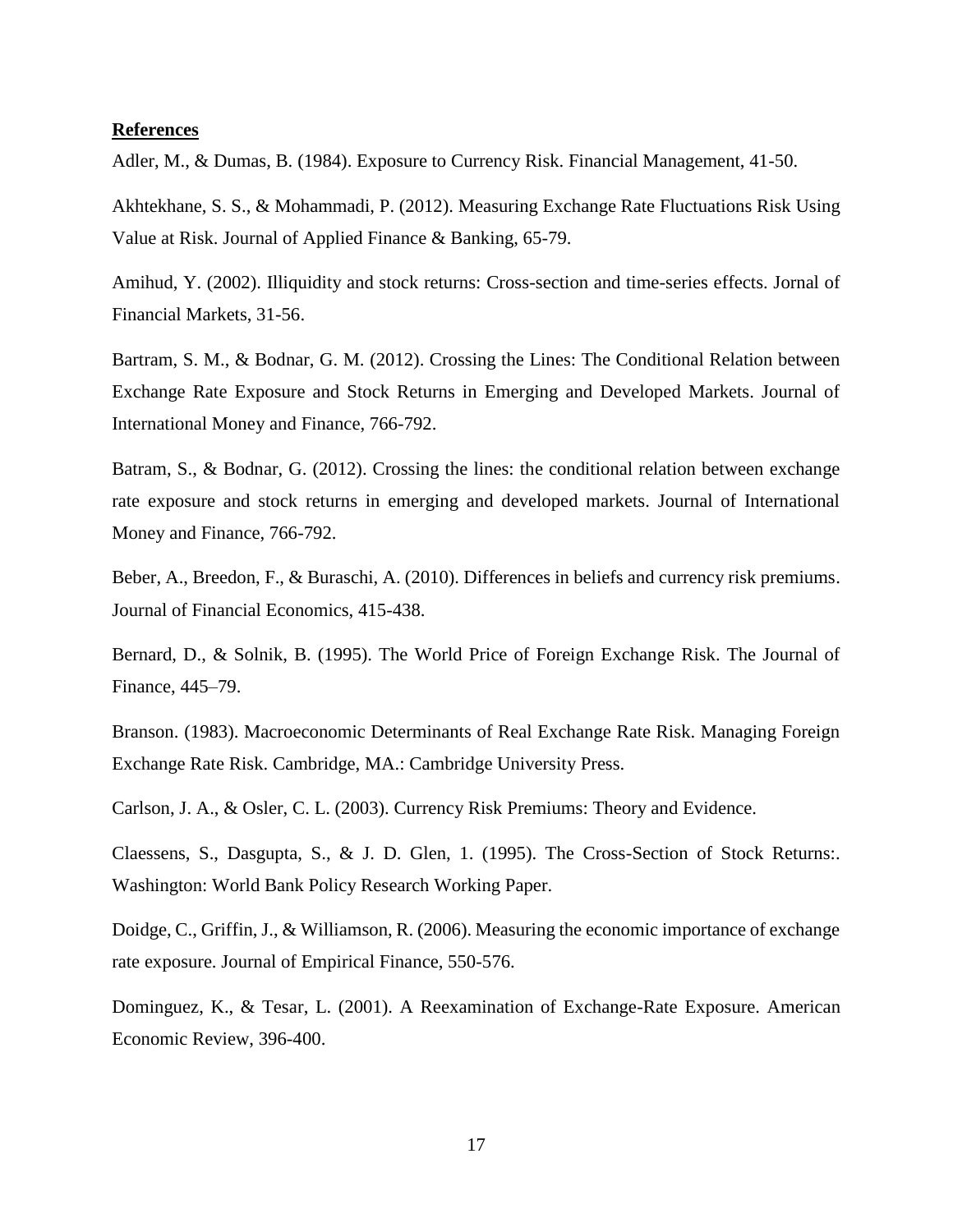Dornbusch, R., & Fisher, S. (1980). Exchange Rates and the Current Account. American Economic Review,, 960-971.

18

Du, D., & Hu, O. (2014). Cash Flow, Currency Risk, and the Cost of Capital. Journal of Finance.

Fama, E. F., & French, K. (1993). Common risk factors in the returns on stocks and bonds. Journal of Financial Economics, 3-56.

Francesca, C., Errunza, V., & Majerbi, B. (2004). Does Emerging Market Exchange Risk Affect Global Equity Prices? Montreal: McGill Finance Research Center.

Francis, B., Hasan, I., & Hunter, D. (2008). Can hedging tell the full story? Reconciling differences in U.S. aggregate-and-industry-level exchange rate exposures. Journal of Financial Economics, 169-196.

Griffin, J., & Stulz, R. (2001). International competition and exchange rate shocks: a cross-country industry analysis of stock returns. Review of Financial Studies, 215-241.

Hatemi, J. A., & Irandoust, M. (2002). On the Causality between Exchange Rates and Stock Prices: A Note. Bulletin of Economic Research, pp. 197-203.

Ibrahim, M., & Aziz, M. (2003). Macroeconomic variables and the Malaysian equity market: A rolling through. Journal of Economic Studies, 6-27.

Jorion, P. (1990). The Exchange Rate Exposure of U.S. Multinationals. Journal of Business, 331- 345.

Lettau, M., Maggiori, M., & Weber, M. (2013). Conditional Risk Premia in Currency Markets and other Assets. Journal of Financial Economics, 197-225.

Lustig, H., & Verdalhan, A. (2007). The Cross Section of Foreign Currency Risk Premia and. The American economic Review.

Madura, J. (1989). International Financial Managenent. Minnesota: West Publishing Company.

NG, J. H., & Hu, X. (1997). Foreign Exchange Exposure, Risk and the Japanese Stock Market.